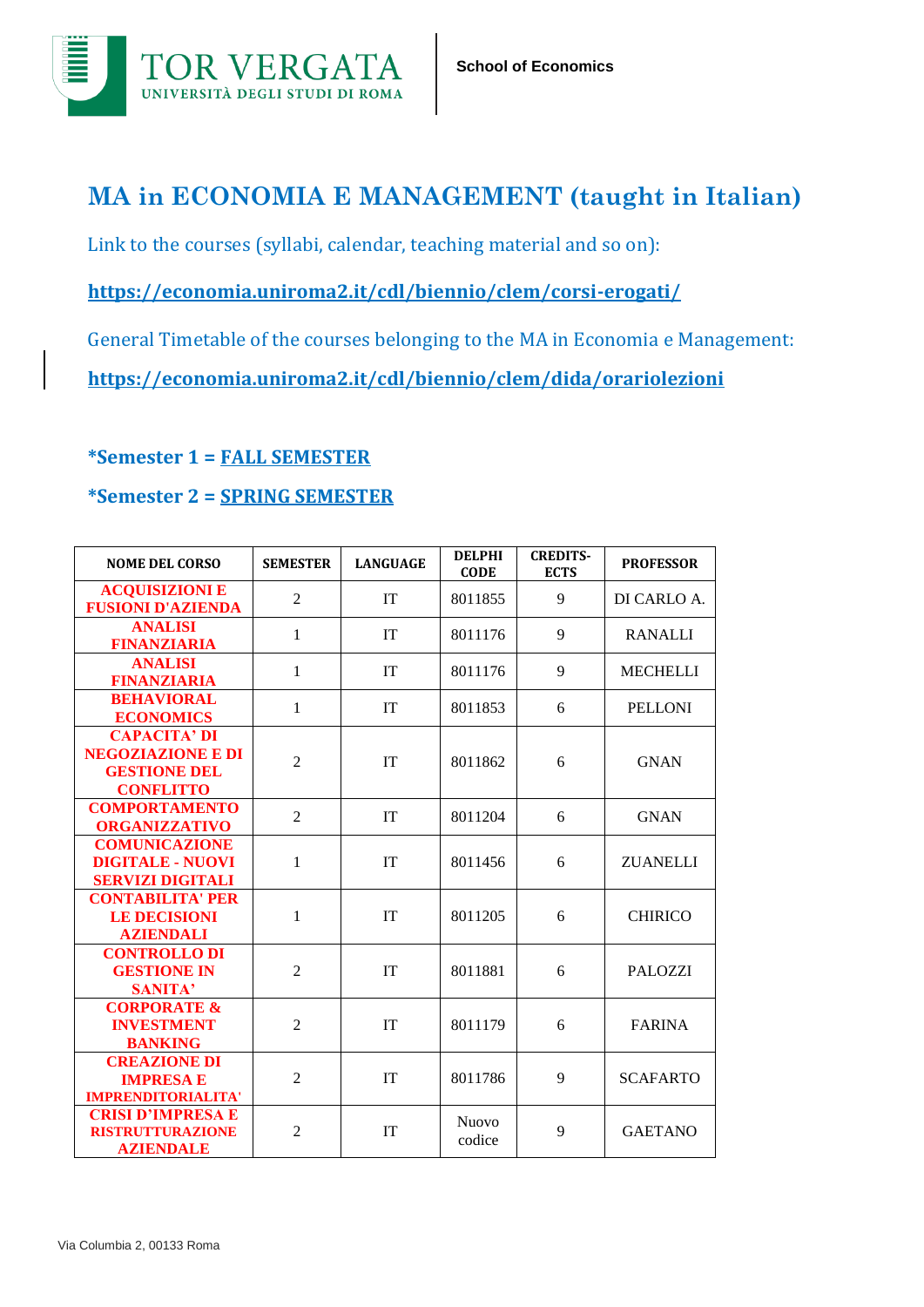



| <b>CRISI FINANZIARIE</b><br><b>E SISTEMA</b><br>$\mathfrak{2}$<br>IT<br>8011993<br><b>CORRADO</b><br>6<br><b>ECONOMICO</b><br><b>INTERNAZIONALE</b><br><b>CROSS CULTURAL</b><br><b>MANAGEMENT E</b><br>MORETTI/PE<br>$\overline{2}$<br>IT<br>9<br>8011847<br><b>ADATTABILITA'</b><br><b>LLEGRINI</b><br><b>CULTURALE</b><br><b>CSRE</b><br>IT<br><b>RENDICONTAZIONE</b><br>$\mathbf{1}$<br>8011450<br>6<br><b>FIORANI</b><br><b>SOCIALE</b><br><b>CULTURA DEL</b><br>RISCHIO,<br><b>INTEGRITA' NEI</b><br>IT<br>8011863<br><b>CARRETTA</b><br>2<br>6<br><b>COMPORTAMENTI E</b><br><b>NELLE DECISIONI</b><br><b>FINANZIARIE</b><br><b>DIRITTO</b><br>$\mathbf{1}$<br><b>IT</b><br>8011792<br><b>TITOMANLIO</b><br>6<br><b>AMMINISTRATIVO</b><br><b>DIRITTO</b><br><b>POLICE</b><br>$\mathbf{1}$<br>IT<br>8011821<br>6<br><b>AMMINISTRATIVO II</b><br>$\overline{2}$<br>IT<br>8011800<br>6<br><b>DORIA</b><br><b>DIRITTO CIVILE</b><br>IT<br><b>DIRITTO</b><br>$\mathbf{1}$<br>6<br><b>MORANA</b><br><b>COSTITUZIONALE</b><br><b>DIRITTO DEI</b><br>$\overline{2}$<br>IT<br>8011183<br>6<br><b>DORIA</b><br><b>CONTRATTI</b><br><b>DIRITTO DEI</b><br><b>MERCATIE</b><br>$\overline{2}$<br>IT<br>8011596<br>6<br>MASSA<br><b>PROTEZIONE</b><br><b>DELL'INNOVAZIONE</b><br><b>DIRITTO DEI</b><br><b>RAPPORTI DI</b><br>$\mathbf{1}$<br><b>IT</b><br>8011185<br>6<br><b>CASSAR</b><br><b>LAVORO</b><br><b>DIRITTO</b><br><b>DELL'UNIONE</b><br>2<br>IT<br>8011702<br>6<br><b>DANIELE</b><br><b>EUROPEA</b><br><b>DIRITTO DELLA</b><br>$\overline{2}$<br>IT<br>8011169<br><b>CASALE</b><br>6<br><b>CONCORRENZA</b><br><b>DIRITTO DELLA</b><br><b>NAVIGAZIONE E DEI</b><br>$\mathbf{1}$<br>IT<br>8011409<br>6<br>VAGAGGINI<br><b>TRASPORTI</b><br><b>TERRESTRI</b><br><b>DIRITTO DELLA</b><br><b>SICUREZZA</b><br>2<br>IT<br>8011857<br>6<br><b>BATTISTI</b><br><b>SOCIALE</b><br><b>DIRITTO DELLE</b><br>GIAMPAOLINO/<br>$\mathbf{1}$<br>IT<br>8011207<br>6<br><b>SOCIETA'</b><br><b>CIOCCA</b><br><b>DIRITTO</b><br>IT<br>9<br><b>INTERNAZIONALE</b><br>2<br>8011684<br>DANIELE L.<br>IT<br>8011685<br><b>RAMPIONI</b><br>1<br>6<br><b>DIRITTO PENALE</b> | <b>CRISI D'IMPRESA E</b><br><b>RISTRUTTURAZIONE</b><br><b>AZIENDALE</b> | 2 | IT | 8011994 | 6 | <b>GAETANO</b> |
|-------------------------------------------------------------------------------------------------------------------------------------------------------------------------------------------------------------------------------------------------------------------------------------------------------------------------------------------------------------------------------------------------------------------------------------------------------------------------------------------------------------------------------------------------------------------------------------------------------------------------------------------------------------------------------------------------------------------------------------------------------------------------------------------------------------------------------------------------------------------------------------------------------------------------------------------------------------------------------------------------------------------------------------------------------------------------------------------------------------------------------------------------------------------------------------------------------------------------------------------------------------------------------------------------------------------------------------------------------------------------------------------------------------------------------------------------------------------------------------------------------------------------------------------------------------------------------------------------------------------------------------------------------------------------------------------------------------------------------------------------------------------------------------------------------------------------------------------------------------------------------------------------------------------------------------------------------------------------------------------------------------------------------------------------------------------------------------------------------------------------------------------------------|-------------------------------------------------------------------------|---|----|---------|---|----------------|
|                                                                                                                                                                                                                                                                                                                                                                                                                                                                                                                                                                                                                                                                                                                                                                                                                                                                                                                                                                                                                                                                                                                                                                                                                                                                                                                                                                                                                                                                                                                                                                                                                                                                                                                                                                                                                                                                                                                                                                                                                                                                                                                                                       |                                                                         |   |    |         |   |                |
|                                                                                                                                                                                                                                                                                                                                                                                                                                                                                                                                                                                                                                                                                                                                                                                                                                                                                                                                                                                                                                                                                                                                                                                                                                                                                                                                                                                                                                                                                                                                                                                                                                                                                                                                                                                                                                                                                                                                                                                                                                                                                                                                                       |                                                                         |   |    |         |   |                |
|                                                                                                                                                                                                                                                                                                                                                                                                                                                                                                                                                                                                                                                                                                                                                                                                                                                                                                                                                                                                                                                                                                                                                                                                                                                                                                                                                                                                                                                                                                                                                                                                                                                                                                                                                                                                                                                                                                                                                                                                                                                                                                                                                       |                                                                         |   |    |         |   |                |
|                                                                                                                                                                                                                                                                                                                                                                                                                                                                                                                                                                                                                                                                                                                                                                                                                                                                                                                                                                                                                                                                                                                                                                                                                                                                                                                                                                                                                                                                                                                                                                                                                                                                                                                                                                                                                                                                                                                                                                                                                                                                                                                                                       |                                                                         |   |    |         |   |                |
|                                                                                                                                                                                                                                                                                                                                                                                                                                                                                                                                                                                                                                                                                                                                                                                                                                                                                                                                                                                                                                                                                                                                                                                                                                                                                                                                                                                                                                                                                                                                                                                                                                                                                                                                                                                                                                                                                                                                                                                                                                                                                                                                                       |                                                                         |   |    |         |   |                |
|                                                                                                                                                                                                                                                                                                                                                                                                                                                                                                                                                                                                                                                                                                                                                                                                                                                                                                                                                                                                                                                                                                                                                                                                                                                                                                                                                                                                                                                                                                                                                                                                                                                                                                                                                                                                                                                                                                                                                                                                                                                                                                                                                       |                                                                         |   |    |         |   |                |
|                                                                                                                                                                                                                                                                                                                                                                                                                                                                                                                                                                                                                                                                                                                                                                                                                                                                                                                                                                                                                                                                                                                                                                                                                                                                                                                                                                                                                                                                                                                                                                                                                                                                                                                                                                                                                                                                                                                                                                                                                                                                                                                                                       |                                                                         |   |    |         |   |                |
|                                                                                                                                                                                                                                                                                                                                                                                                                                                                                                                                                                                                                                                                                                                                                                                                                                                                                                                                                                                                                                                                                                                                                                                                                                                                                                                                                                                                                                                                                                                                                                                                                                                                                                                                                                                                                                                                                                                                                                                                                                                                                                                                                       |                                                                         |   |    |         |   |                |
|                                                                                                                                                                                                                                                                                                                                                                                                                                                                                                                                                                                                                                                                                                                                                                                                                                                                                                                                                                                                                                                                                                                                                                                                                                                                                                                                                                                                                                                                                                                                                                                                                                                                                                                                                                                                                                                                                                                                                                                                                                                                                                                                                       |                                                                         |   |    |         |   |                |
|                                                                                                                                                                                                                                                                                                                                                                                                                                                                                                                                                                                                                                                                                                                                                                                                                                                                                                                                                                                                                                                                                                                                                                                                                                                                                                                                                                                                                                                                                                                                                                                                                                                                                                                                                                                                                                                                                                                                                                                                                                                                                                                                                       |                                                                         |   |    |         |   |                |
|                                                                                                                                                                                                                                                                                                                                                                                                                                                                                                                                                                                                                                                                                                                                                                                                                                                                                                                                                                                                                                                                                                                                                                                                                                                                                                                                                                                                                                                                                                                                                                                                                                                                                                                                                                                                                                                                                                                                                                                                                                                                                                                                                       |                                                                         |   |    |         |   |                |
|                                                                                                                                                                                                                                                                                                                                                                                                                                                                                                                                                                                                                                                                                                                                                                                                                                                                                                                                                                                                                                                                                                                                                                                                                                                                                                                                                                                                                                                                                                                                                                                                                                                                                                                                                                                                                                                                                                                                                                                                                                                                                                                                                       |                                                                         |   |    |         |   |                |
|                                                                                                                                                                                                                                                                                                                                                                                                                                                                                                                                                                                                                                                                                                                                                                                                                                                                                                                                                                                                                                                                                                                                                                                                                                                                                                                                                                                                                                                                                                                                                                                                                                                                                                                                                                                                                                                                                                                                                                                                                                                                                                                                                       |                                                                         |   |    |         |   |                |
|                                                                                                                                                                                                                                                                                                                                                                                                                                                                                                                                                                                                                                                                                                                                                                                                                                                                                                                                                                                                                                                                                                                                                                                                                                                                                                                                                                                                                                                                                                                                                                                                                                                                                                                                                                                                                                                                                                                                                                                                                                                                                                                                                       |                                                                         |   |    |         |   |                |
|                                                                                                                                                                                                                                                                                                                                                                                                                                                                                                                                                                                                                                                                                                                                                                                                                                                                                                                                                                                                                                                                                                                                                                                                                                                                                                                                                                                                                                                                                                                                                                                                                                                                                                                                                                                                                                                                                                                                                                                                                                                                                                                                                       |                                                                         |   |    |         |   |                |
|                                                                                                                                                                                                                                                                                                                                                                                                                                                                                                                                                                                                                                                                                                                                                                                                                                                                                                                                                                                                                                                                                                                                                                                                                                                                                                                                                                                                                                                                                                                                                                                                                                                                                                                                                                                                                                                                                                                                                                                                                                                                                                                                                       |                                                                         |   |    |         |   |                |
|                                                                                                                                                                                                                                                                                                                                                                                                                                                                                                                                                                                                                                                                                                                                                                                                                                                                                                                                                                                                                                                                                                                                                                                                                                                                                                                                                                                                                                                                                                                                                                                                                                                                                                                                                                                                                                                                                                                                                                                                                                                                                                                                                       |                                                                         |   |    |         |   |                |
|                                                                                                                                                                                                                                                                                                                                                                                                                                                                                                                                                                                                                                                                                                                                                                                                                                                                                                                                                                                                                                                                                                                                                                                                                                                                                                                                                                                                                                                                                                                                                                                                                                                                                                                                                                                                                                                                                                                                                                                                                                                                                                                                                       |                                                                         |   |    |         |   |                |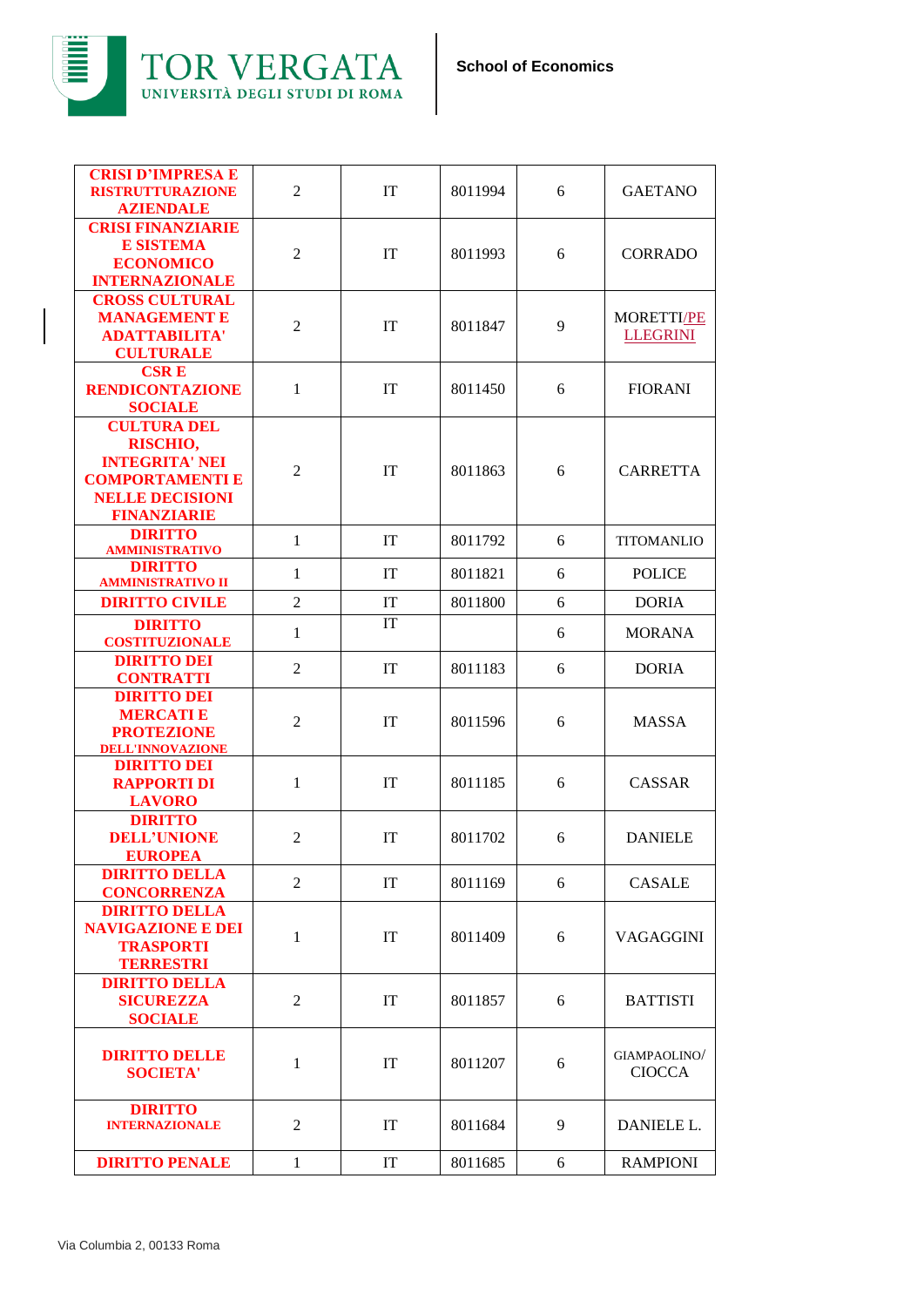

| <b>DIRITTO</b><br><b>SINDACALE</b><br><b>(CONTRATTAZIONE</b><br><b>COLLETTIVA)</b>                        | $\overline{2}$ | IT        | 8011195 | 6 | PILEGGI                               |
|-----------------------------------------------------------------------------------------------------------|----------------|-----------|---------|---|---------------------------------------|
| <b>DIRITTO</b><br><b>TRIBUTARIO</b><br><b>DELL'IMPRESA</b>                                                | 2              | IT        | 8011498 | 6 | <b>FICARI</b>                         |
| <b>DIRITTO</b><br><b>TRIBUTARIO</b><br><b>INTERNAZIONALE</b>                                              | $\mathbf{1}$   | <b>IT</b> | 8011186 | 6 | <b>FICARI</b>                         |
| <b>ECONOMIA DEI</b><br><b>GRUPPI AZIENDALI</b>                                                            | 2              | IT        | 8011171 | 6 | DI CARLO E.                           |
| <b>ECONOMIA DELLA</b><br><b>REGOLAMENTAZIO</b><br><b>NE DELLA</b><br><b>CONCORRENZA</b>                   | 1              | IT        | 8011489 | 6 | <b>SEBASTIANI</b><br><b>CAPPELLIN</b> |
| <b>ECONOMIA DELLE</b><br><b>AZIENDE NON</b><br><b>PROFIT E DELLE</b><br><b>IMPRESE SOCIALI</b>            | 1              | IT        | 8011196 | 6 | <b>ROSSI</b>                          |
| <b>ECONOMIA DELLE</b><br><b>ISTITUZIONI</b>                                                               | $\overline{2}$ | IT        | 8011483 | 6 | <b>VISCO</b><br><b>COMANDINI</b>      |
| <b>ECONOMIA E</b><br><b>GESTIONE DELLE</b><br><b>ATTIVITA'</b><br><b>TURISTICHE E</b><br><b>CULTURALI</b> | 2              | IT        | 8011263 | 9 | <b>PANICCIA</b>                       |
| <b>ECONOMIA E</b><br><b>GESTIONE DELLE</b><br><b>IMPRESE DI SERVIZI</b>                                   | 2              | IT        | 8011220 | 9 | <b>MARI</b>                           |
| <b>ECONOMIA E</b><br><b>GESTIONE DELLE</b><br><b>IMPRESE</b><br><b>INTERNAZIONALI</b>                     | 1              | IT        | 8011264 | 9 | <b>BANIHASHE</b><br>MI                |
| <b>ECONOMIA E</b><br><b>PIANIFICAZIONE</b><br><b>TERRITORIALE</b>                                         | 2              | IT        | 8011797 | 6 | D'ORAZIO                              |
| <b>ECONOMIA</b><br><b>PUBBLICA</b><br>(AVANZATA)                                                          | 1              | IT        | 8011475 | 6 | <b>GORINI</b>                         |
| <b>ECONOMIA</b><br><b>SANITARIA</b>                                                                       | $\mathbf{1}$   | IT        | 8011481 | 6 | <b>MENNINI</b>                        |
| <b>FINANZIAMENTI</b><br><b>AZIENDALI</b>                                                                  | $\overline{2}$ | IT        | 8011156 | 6 | <b>FARINA</b>                         |
| <b>GESTIONE DEL</b><br><b>CAMBIAMENTO,</b><br><b>CREATIVITA' E</b><br><b>INNOVAZIONE</b>                  | 2              | IT        | 8011846 | 9 | <b>GNAN</b>                           |
| <b>IMPRESA CREATIVA</b>                                                                                   | $\mathbf{1}$   | IT        | 8011817 | 6 | <b>LEONI</b>                          |
| <b>INNOVAZIONE</b><br><b>SOCIALE</b><br><b>E BENI COMUNI</b>                                              | 2              | IT        | 8011869 | 6 | <b>CORVO</b>                          |
| <b>KNOWLEDGE</b><br><b>MANAGEMENT</b>                                                                     | 2              | IT        | 8011231 | 6 | <b>PANICCIA</b>                       |
| <b>LAVORARE IN TEAM</b>                                                                                   | $\mathbf{1}$   | IT        |         | 6 | <b>PARESCHI</b>                       |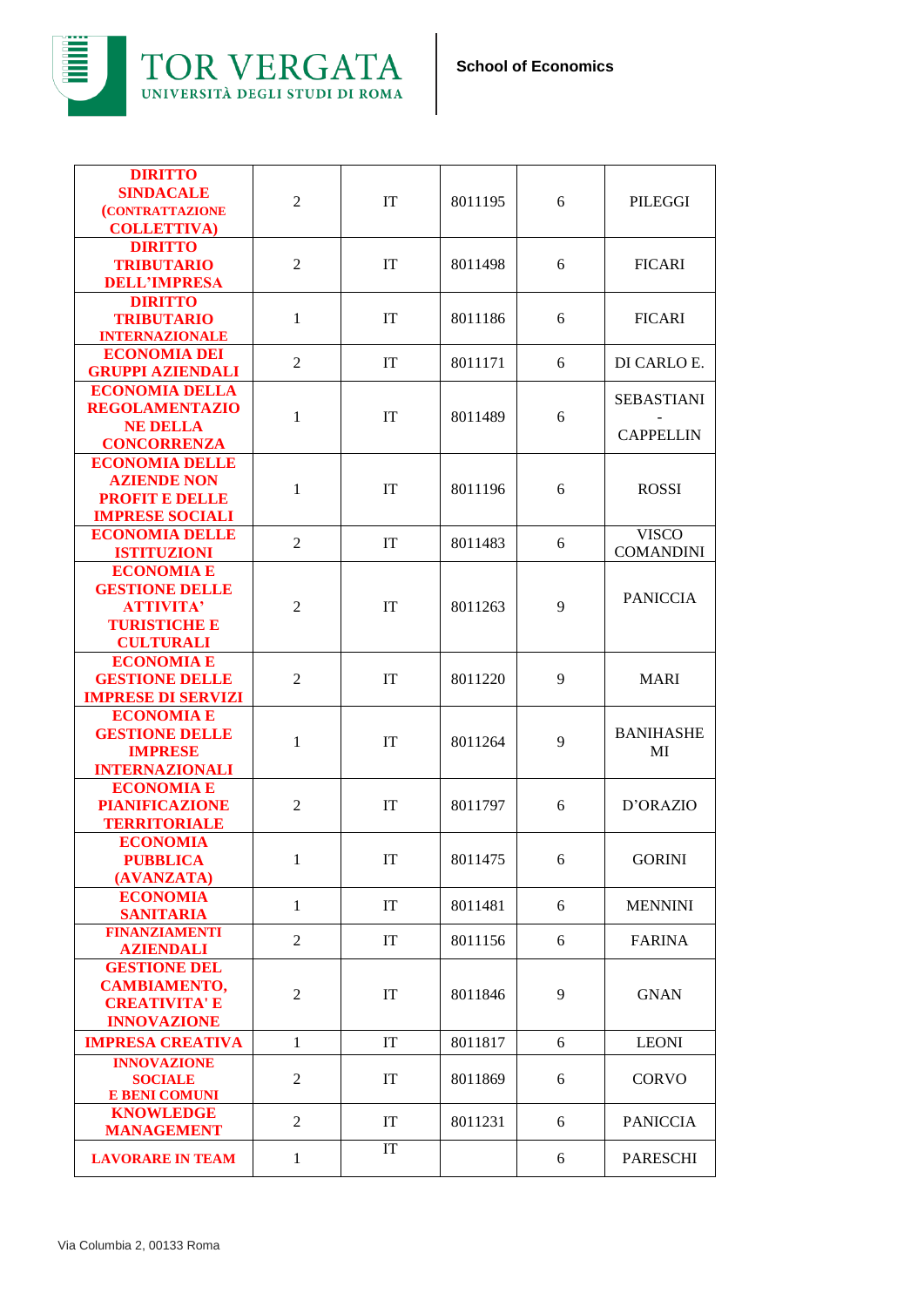

| <b>MANAGEMENT</b><br><b>DELLE IMPRESE</b><br><b>CREATIVE</b>                                                          | $\mathbf{1}$   | IT        | 8011791                | 9 | <b>CICERCHIA</b>                  |
|-----------------------------------------------------------------------------------------------------------------------|----------------|-----------|------------------------|---|-----------------------------------|
| <b>MANAGEMENT</b><br><b>SANITARIO</b>                                                                                 | $\overline{2}$ | <b>IT</b> | 8011234                | 6 | <b>CONTE</b>                      |
| <b>PROGRAMMAZIONE E</b><br><b>CONTROLLO DI</b><br><b>GESTIONE</b>                                                     | $\mathbf{1}$   | IT        | 8011235                | 9 | <b>CHIRICO</b>                    |
| <b>MARKETING,</b><br><b>COMUNICAZIONE E</b><br><b>MEDIA</b>                                                           | $\overline{c}$ | IT        | 8011236                | 9 | <b>PATTUGLIA</b>                  |
| <b>METODI STATISTICI</b><br><b>PER IL</b><br><b>MANAGEMENT</b>                                                        | 1              | IT        | 8011241                | 6 | <b>BORRA</b>                      |
| <b>MODELLI</b><br><b>ORGANIZZATIVI PER</b><br>L'ANTICORRUZIONE                                                        | $\overline{2}$ | <b>IT</b> | 8011818                | 6 | <b>MONTEDURO</b>                  |
| <b>ORGANIZZAZIONE DEI</b><br><b>BENI E ATTIVITA'</b><br><b>CULTURALI</b>                                              | $\mathbf{1}$   | IT        | 8011801                | 6 | <b>HINNA</b>                      |
| <b>ORGANIZZAZIONE E</b><br><b>MANAGEMENT</b><br><b>DELLEIMPRESE</b><br><b>COOPERATIVE</b>                             | $\overline{2}$ | IT        | 8011819                | 6 | <b>HINNA</b>                      |
| <b>ORGANIZZAZIONE E</b><br><b>GESTIONE DELLE</b><br><b>RISORSE UMANE</b>                                              | $\overline{2}$ | IT        | 8011246                | 6 | <b>DECASTRI-</b><br><b>TOMASI</b> |
| <b>PERFORMANCE</b><br><b>MANAGEMENT</b>                                                                               | $\overline{2}$ | IT        |                        | 6 | <b>HRISTOV</b>                    |
| <b>PROCESSIE</b><br><b>MODELLI</b><br><b>DECISIONALI</b><br><b>D'IMPRESA</b>                                          | $\overline{2}$ | IT        | 8011248                | 6 | <b>ABATECOLA</b>                  |
| <b>PROGETTAZIONE</b><br><b>ORGANIZZATIVA</b>                                                                          | $\mathbf{1}$   | IT        | 8011778                | 6 | <b>HINNA</b>                      |
| <b>REVISIONE</b><br><b>AZIENDALE</b>                                                                                  | $\overline{2}$ | IT        | 8011254                | 9 | <b>GAETANO</b>                    |
| <b>REVISIONE</b><br><b>AZIENDALE</b>                                                                                  | 2              | IT        | <b>Nuovo</b><br>codice | 6 | <b>GAETANO</b>                    |
| <b>SISTEMI CONTABILI</b><br><b>PER LE AZIENDE</b><br><b>PUBBLICHE</b>                                                 | $\overline{2}$ | IT        | 8011816                | 6 | <b>LUCIANELLI</b>                 |
| <b>START-UP E</b><br><b>SPIN-OFF</b>                                                                                  | $\overline{2}$ | IT        | 8011787                | 6 | <b>SCAFARTO</b>                   |
| <b>STRATEGIA E</b><br><b>POLITICA</b><br><b>AZIENDALE</b>                                                             | 2              | IT        | 8011260                | 9 | <b>MENEGUZZO</b>                  |
| <b>STRATEGIC</b><br><b>MARKETING</b>                                                                                  | $\overline{2}$ | IT        | 8011882                | 6 | <b>PATTUGLIA</b>                  |
| <b>TEAM WORK,</b><br><b>CAPACITA'</b><br><b>RELAZIONALI E DI</b><br><b>GESTIONE DI UNA</b><br><b>RETE DI CONTATTI</b> | 1              | IT        | 8011848                | 9 | PELLEGRINI                        |
| <b>VALUTAZIONI</b><br><b>D'AZIENDA</b>                                                                                | $\overline{2}$ | IT        | 8011211                | 6 | <b>CAVALIERI</b>                  |